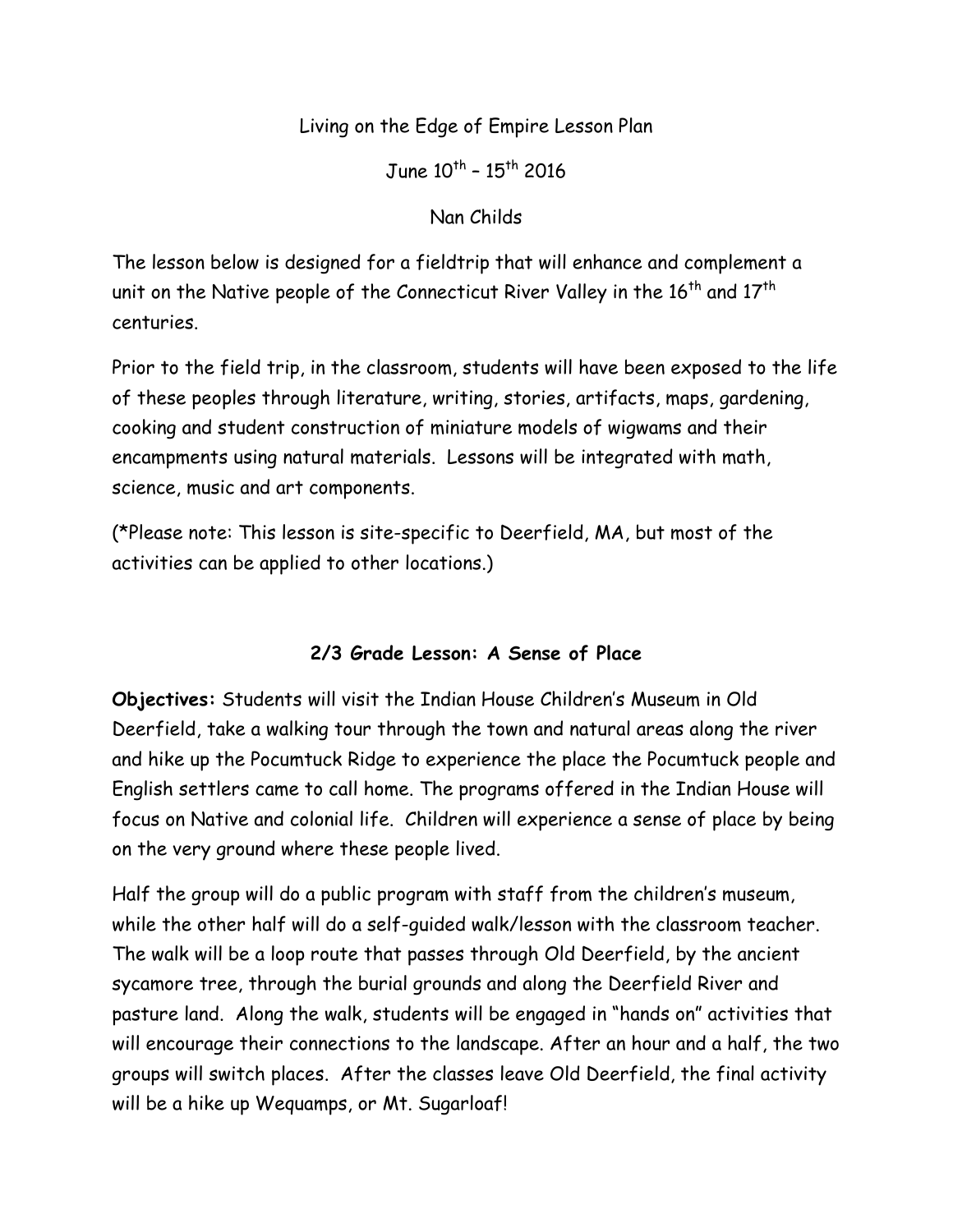#### **1. Standing like a Tree**

Have students stand around the old sycamore tree on the green of Deerfield Common. They should pick a spot where they can see the tree from a comfortable and close location. (Looking up where they can see into the tree's majestic limbs would be one such spot.) Ask students if they think they can stand quietly, without moving for 1 minute, while you "time" them. After this 1 minute of silence, remind the children that this tree has been standing in this same spot for over 300 years! It was here on the morning of the Deerfield raid of 1704! Ask them to think about this ancient tree and all the years it has survived. Have each student generate a question for the tree? (i.e. What birds have nested in your branches? Why is your bark white? What did you see on the morning of February 29<sup>th</sup> 1704? What voices have you heard beneath your branches? Do you have any seedlings that survived over the years?) If time permits, see how many children it takes to circle the tree holding hands. Measure the circumference of the tree in centimeters and inches.

## **2. Evidence of the Past: Burial Grounds (Albany Road, Deerfield)**

Early evidence indicates that the Pocumtucks used this spot as a burial ground before the English. Along this terrace above the river, tools, fire pits, pottery, and trade goods were found dating from 3,000 years in the past to the late  $17<sup>th</sup>$ century.

The gravestones present today represent Deerfield residence from the late  $16<sup>th</sup>$  to early 20<sup>th</sup> centuries. (Most are from the 1700's.) Talk briefly about the different kinds of stones that make up the headstones. (sandstone, slate, marble) Talk briefly about the engravings at the top of the headstones.

Remind the students of the proper etiquette for being in this place. (Walk, no leaning on or touching headstones.) Use the map of the Old Burying Ground to have the student pairs find. 1. A raised mound in the southeast side of the burial ground. Who was buried here? 2. Who was buried under the cedar trees in the center of the burial ground at #80. Find #133 and draw the engraving on the top of the headstone. What does it represent? Look at the other engravings on different headstones.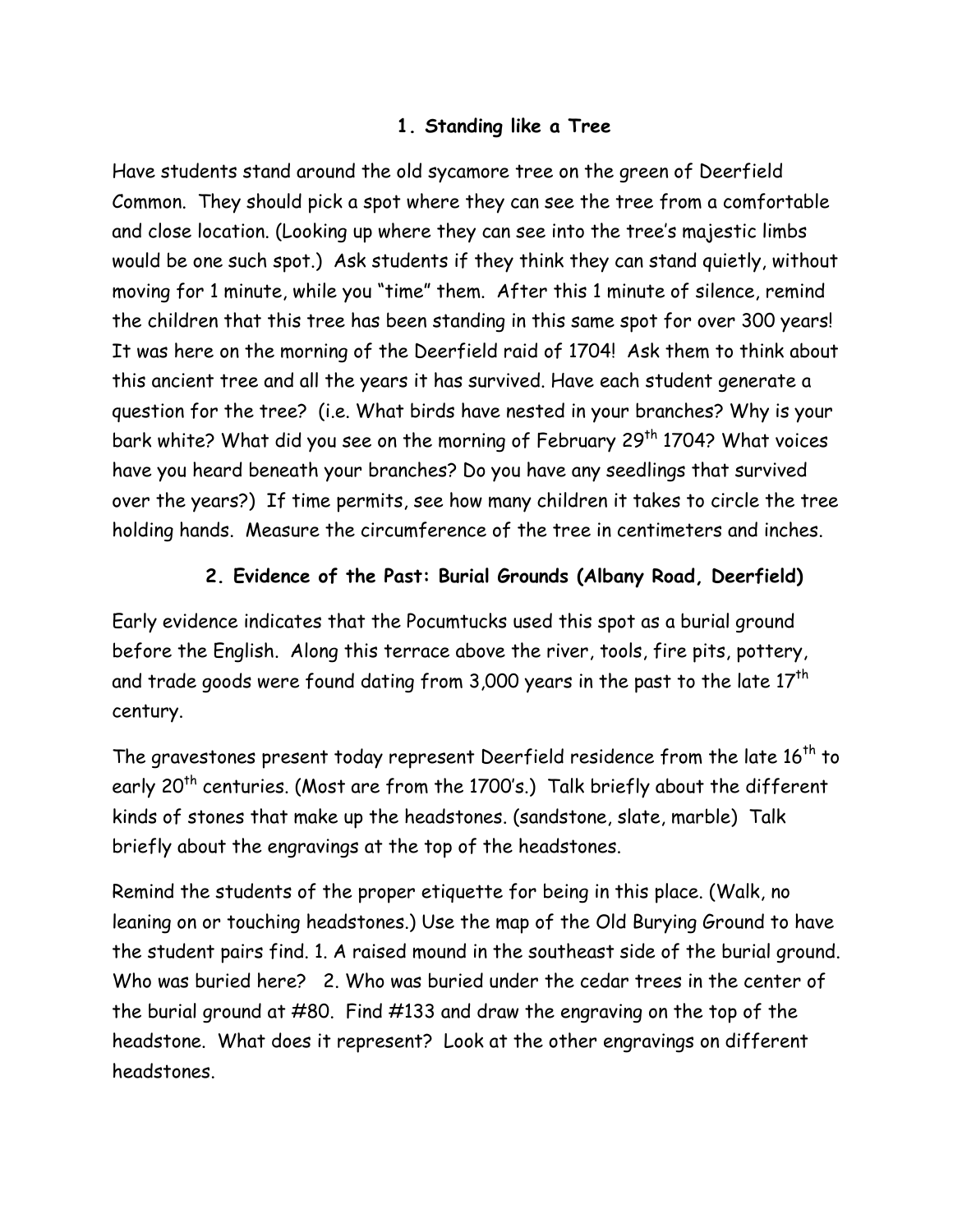#### **3. Basic Needs: Resources from the Land**

Pocumpetook or Pocumtuck is the Native word for the Deerfield River. It means "water that twists and turns" which gives reference to the winding pattern of the river that is swift and shallow and sandy. (From the burial grounds, the group can either take a short walk west across the soccer field to the edge of the Deerfield River or continue north, along the road towards the Channing Blake Meadow Trail. A shallow channel of the Deerfield River hugs this eastern bank under towering silver maples.)

At this point, within sight of the water, talk about the basic needs of all living things. Based on the students' previous knowledge and classroom study, ask how the Pocumtuck people and the English of the  $16^{th}$  and  $17^{th}$  centuries got those needs. (Food, shelter, water, air) What were those natural resources? Why was this area such a good home to these people?

Have the students work in partners and/or small groups to search for 5 or more natural objects representative of materials that would meet those needs. They can either sketch their findings or collect things as long as they are not destroying living objects. (Nuts, berries, trees, other plant material, clay, rocks, freshwater clamshells, evidence/signs of animals, etc. are things abundant in this spot.) Gather students together and discuss their findings. (Have them record their objects on paper. See sample trail booklet attached.)

#### **4. Sound Map**

Continue northeast along the Channing Blake Meadow Walk. Before the first kiosk, ask children to settle in a spot where they will do a "sound map". They should pick a comfortable spot where they have some distance from their neighbors, but are within sight of the teacher. Have them draw a small figure or put "ME" in the center of the map. Ask the children to record the source of the sounds they hear in a given time period (5 minutes or so) and write it in the right location on their map from their center position. They can write the name of the sound or draw a picture of the sound on their paper. Before they reconvene, have them circle all the sounds that could possibly have been heard if they were in this same spot more than 300 years ago. (i.e. the wind, the water, birds…) How many of their sounds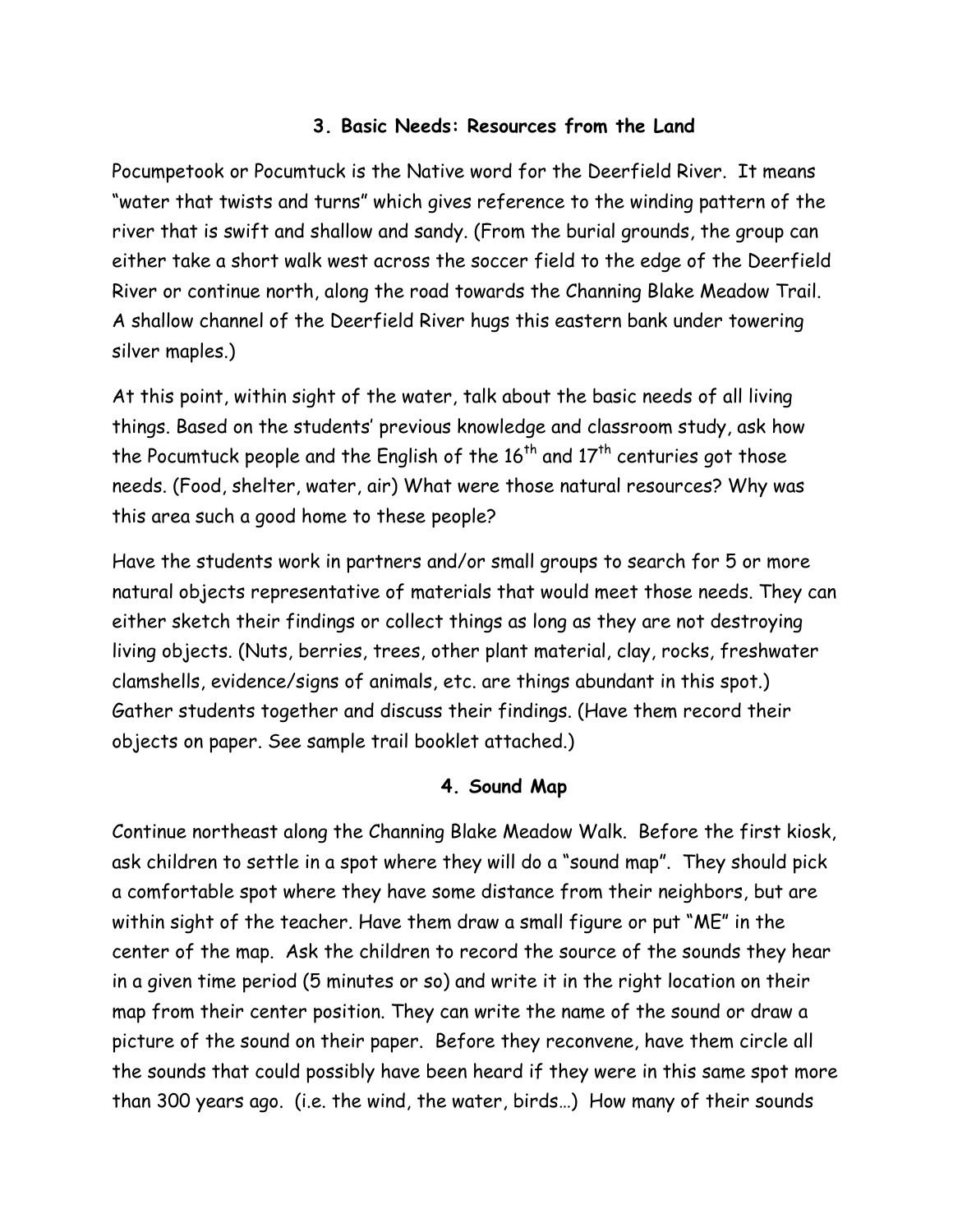were human-made? Non-human? What other sounds might be heard in different seasons?

## **5. Reading the Landscape**

The kiosk tells the geological story of Glacial Lake Hitchcock and the Rocky Hill Dam, with an illustrated map. Have students take turns reading parts of this story out loud. The story points out that they are standing in a spot that was once a huge lake 220 miles long made by melting glaciers 14,000 years ago. The lake extended from Rocky Hill, Connecticut to St. Johnsbury, Vermont. The surface of the lake reached the top of the Deerfield church steeple! Now read out loud or tell the story of Amiskwolowokoiak-the People of the Beaver-tail Hill. Discuss. How are the two stories alike/different? The oral traditional story predates the "written, scientific" explanation of these geological features and yet the stories are strikingly similar.

For the story of the People of the Beaver-tail Hill read:

[http://1704.deerfield.history.museum/voices/transcripts/wob\\_creation.html](http://1704.deerfield.history.museum/voices/transcripts/wob_creation.html)

*I walk often through places unknown by any name or fact or event to people who live almost within calling distance of them, yet more worthy of their interest, I think, than the distant places to which they devote so much of their attention. If we were a truly civilized and indigenous people such places would be named for what is characteristic of them, they would be known and talked about, people would visit them as they now visit places of commercial entertainment, as familiarly as they visit their friends. People would walk carefully and attentively and reverently in them. There would be a lore about them that each generation would both inherit and add to. Knowledge of them would pass intimately through families and friendships. The country would be full of such places, each known and visited only by a few. The human value of the land would then come to be what humans knew about it, and wealth would no longer prey on it.*

*Wendell Berry, A Continuous Harmony*

#### References:

Raid on Deerfield: The Many Stories of 1704 Website: <http://1704.deerfield.history.museum/home.do>

Pocumtuck Valley Memorial Association: <http://deerfield-ma.org/>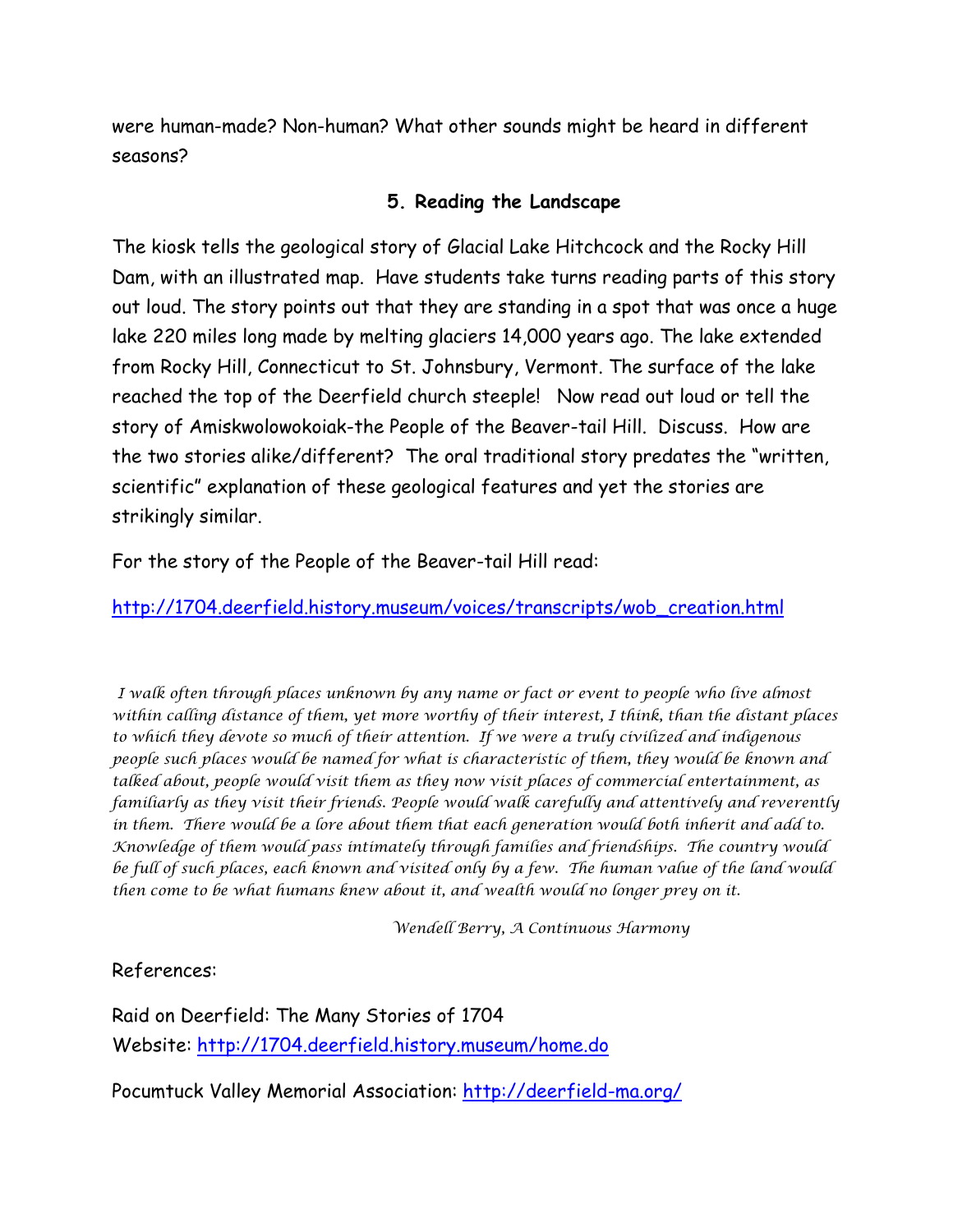# <http://deerfield-ma.org/visit/school-programs-and-group-tours/>

Pocumtuck; a Native Homeland, Historic Deerfield Walking Tour published by Historic Deerfield, Inc.

A Guide to the Old Burying Ground, Historic Deerfield Walking Tour

**Social Studies Common Core Standards addressed:** 3.12 Explain how objects or artifacts of everyday life in the past tell us how ordinary people lived and how everyday life has changed. Draw on the services of the local historical society and local museums as needed. (H, G, E)

**ELA Common Core Standards addressed:** 3.2 Recount stories, including fables, folktales, and myths from diverse cultures; determine the central message, lesson, or moral and explain how it is conveyed through key details in the text.

[3.3](http://www.corestandards.org/ELA-Literacy/L/3/3/) Use knowledge of language and its conventions when writing, speaking, reading, or listening.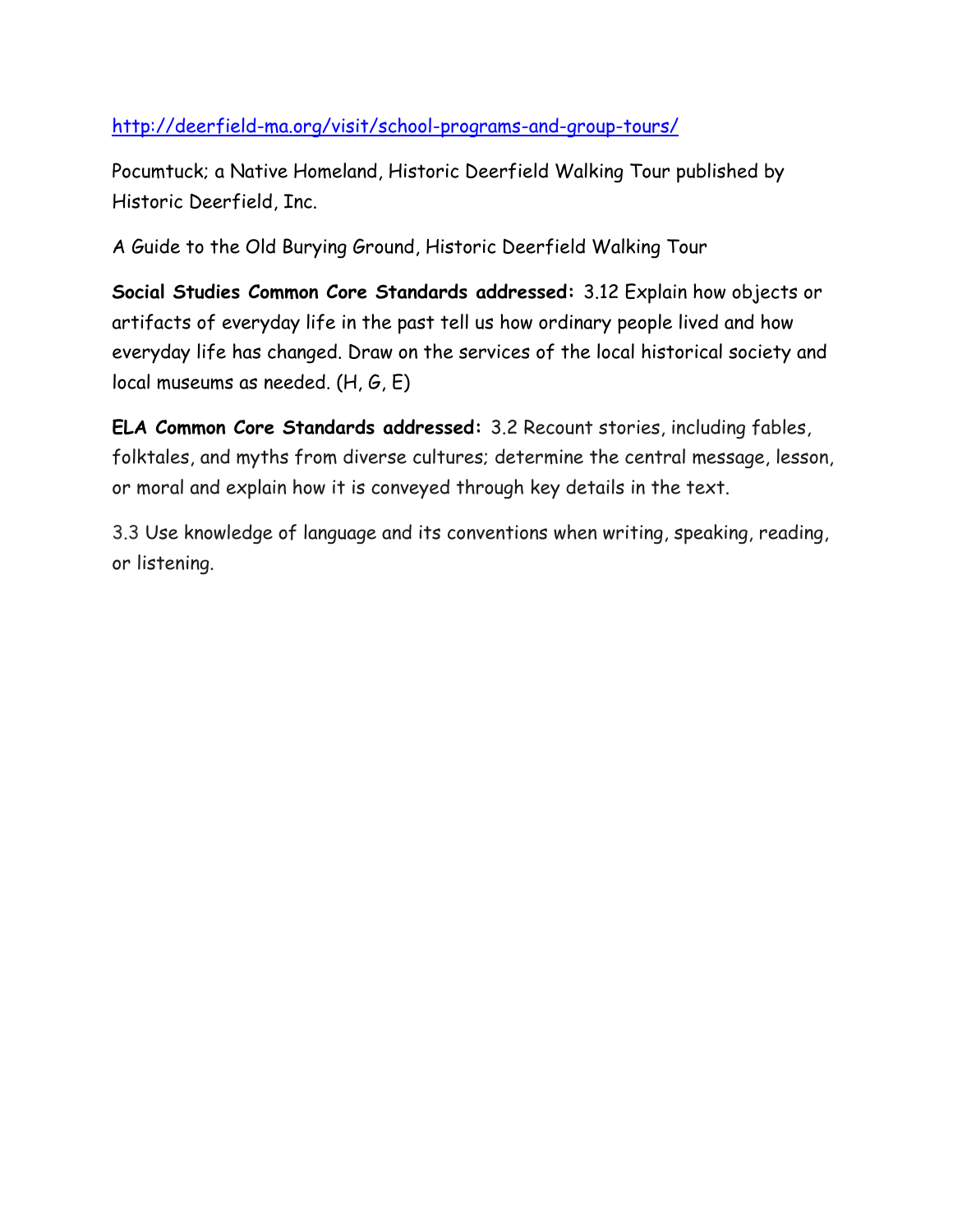# *A Sense of Place*

*A Walk through the Native Homeland of the Pocumtucks Deerfield, Massachusetts Fall 2016* 



 *Fieldtrip Booklet Name* **\_\_\_\_\_\_\_\_\_\_\_\_\_**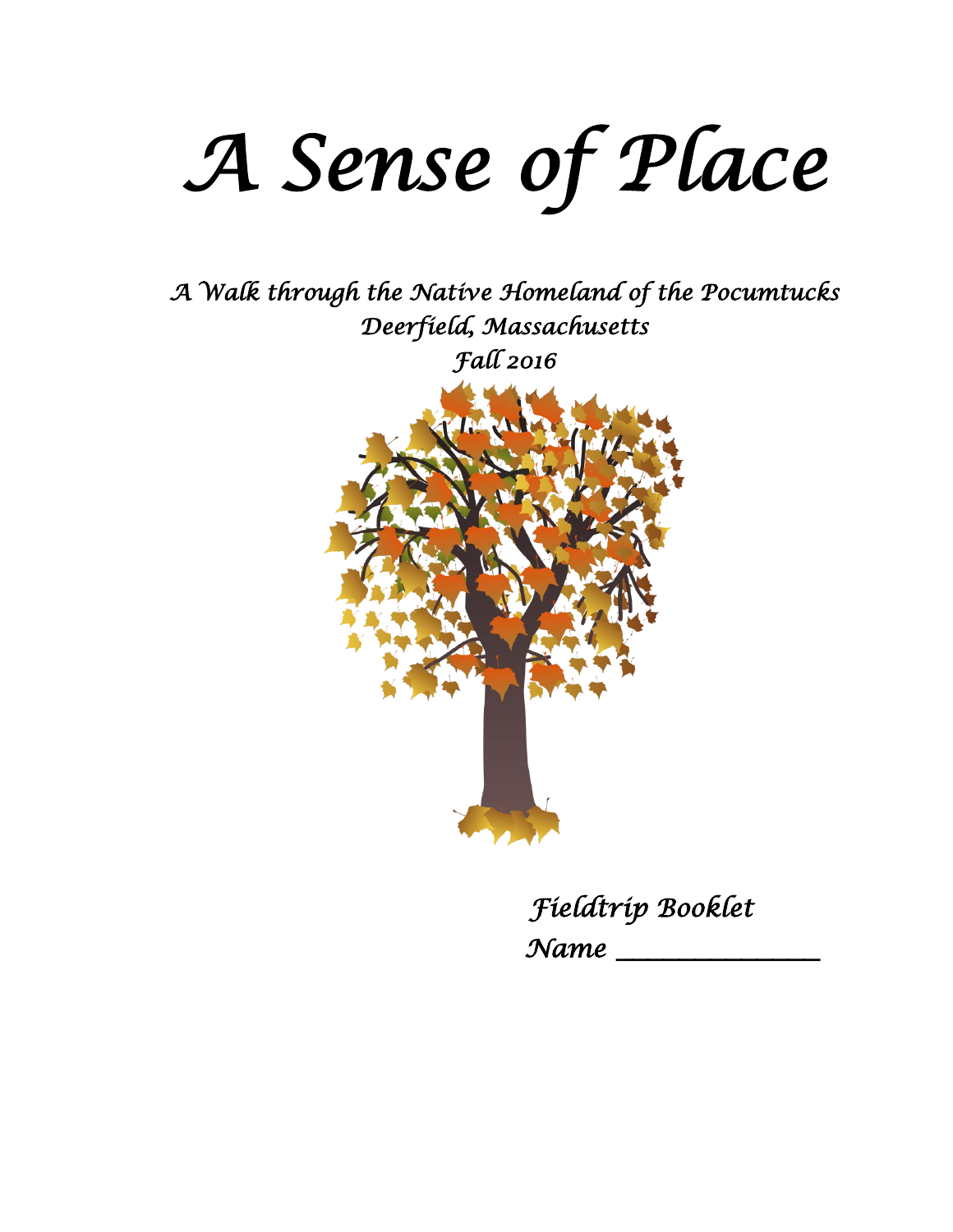- 1. Write down the question or questions you have for the old sycamore.
- 2. How many children does it take to circle the tree, hand to hand?
- 3. What is the circumference of the tree?

\_\_\_\_\_\_\_\_\_\_\_\_\_\_\_ inches

entimeters

## **Evidence of the Past: Burial Grounds**

Use the map to help you.

- 1. Find the raised mound in the southeast corner of the burial ground. What is thought to be buried here?
- 2. Who was buried under the cedar trees in the center of the burial ground at #80?
- 3. Find headstone #133 on the map and find it in the burial ground. Draw a sketch of the engraving on the headstone. Find a different engraving on a different headstone and draw a picture of it. Do these engravings suggest anything?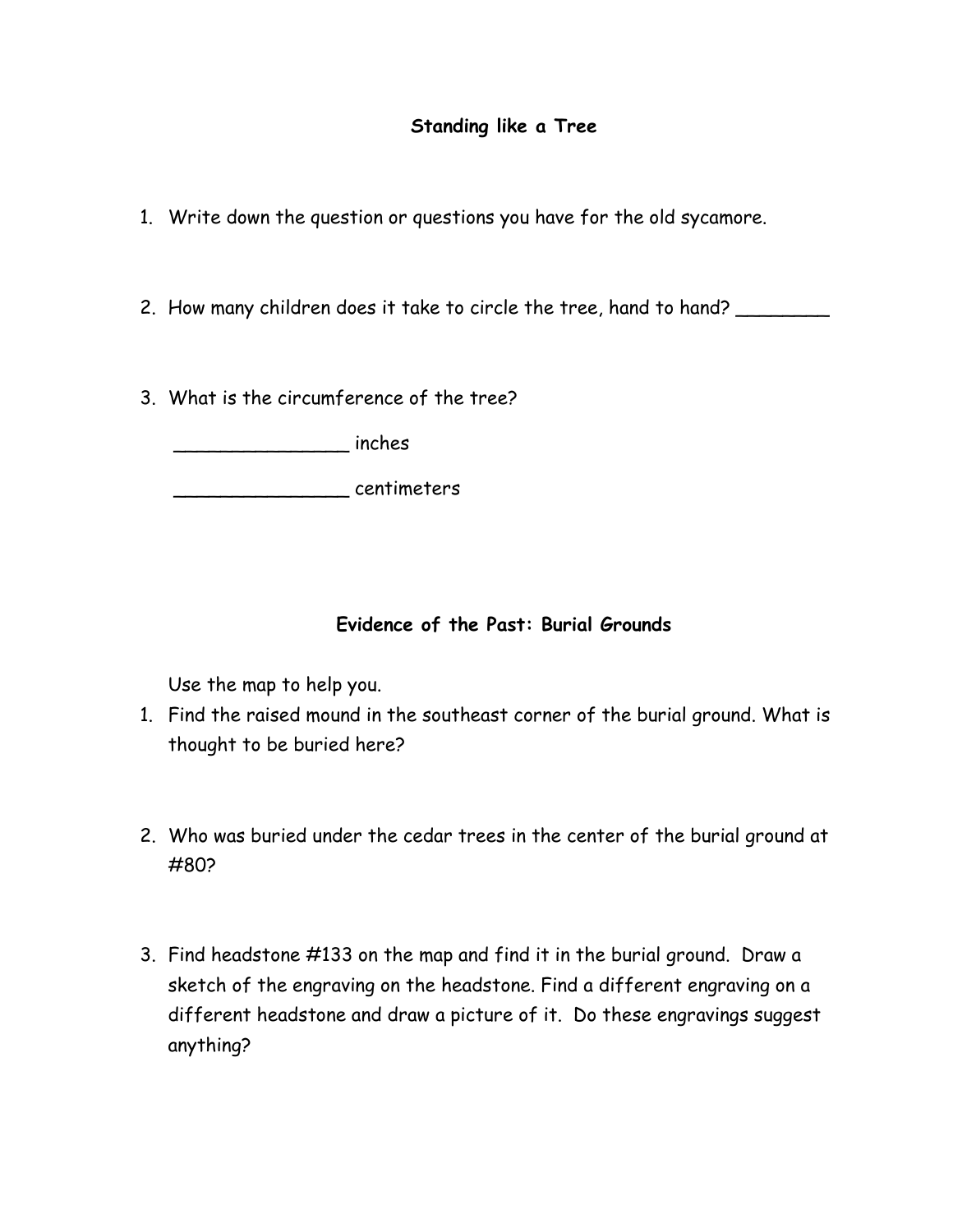# **Basic Needs: Resources from the Land**

Find and draw a natural object that could be used to obtain a basic need:

| Object               | <b>Basic Need</b>                                                                         | By Whom?               |
|----------------------|-------------------------------------------------------------------------------------------|------------------------|
| Example:<br>Oak tree | nuts for food<br>trunk, branches, bark for<br>shelter, firewood<br>dugout canoes<br>bowls | Pocumtucks and English |
|                      |                                                                                           |                        |
|                      |                                                                                           |                        |
|                      |                                                                                           |                        |
|                      |                                                                                           |                        |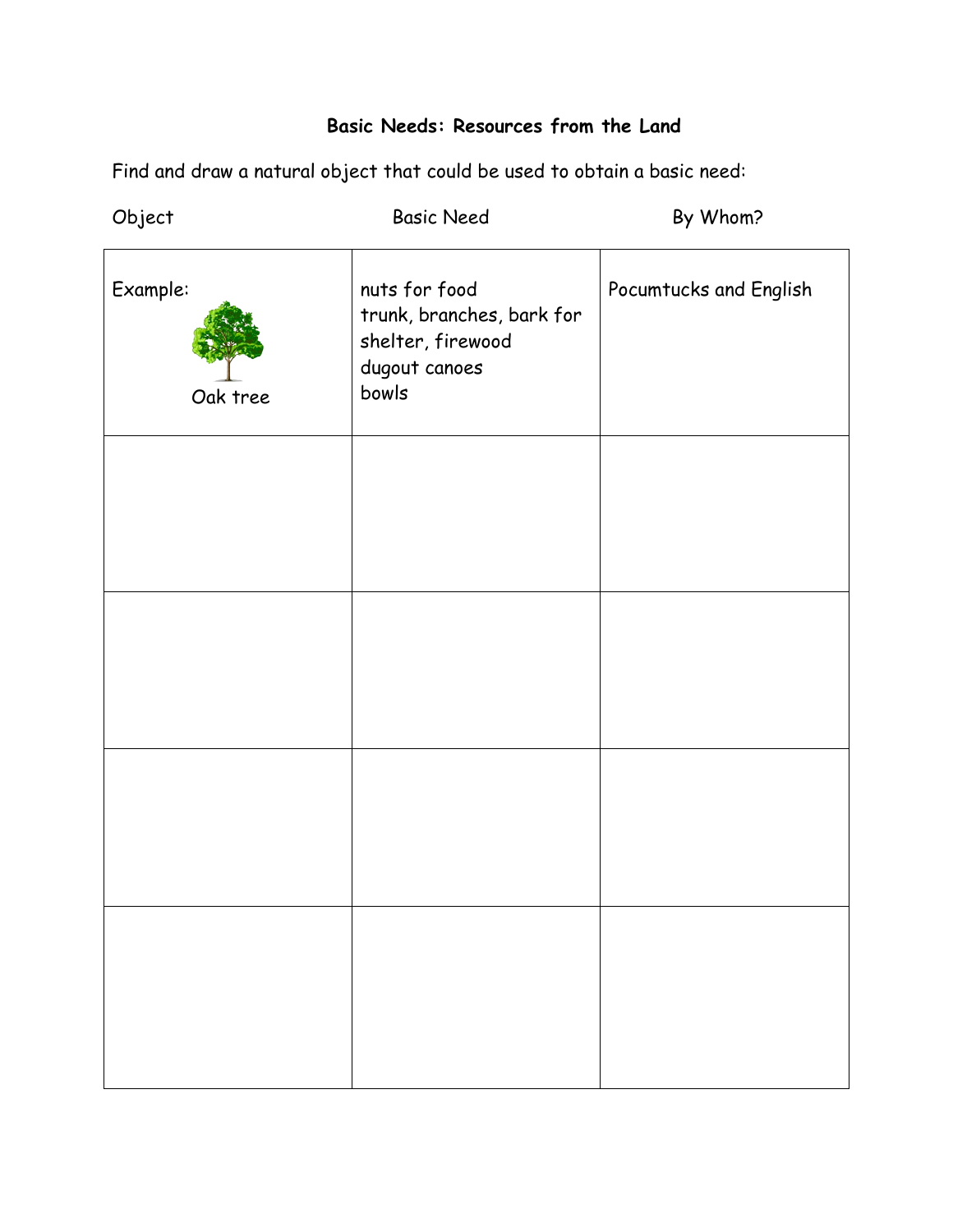**Sound Map**

ME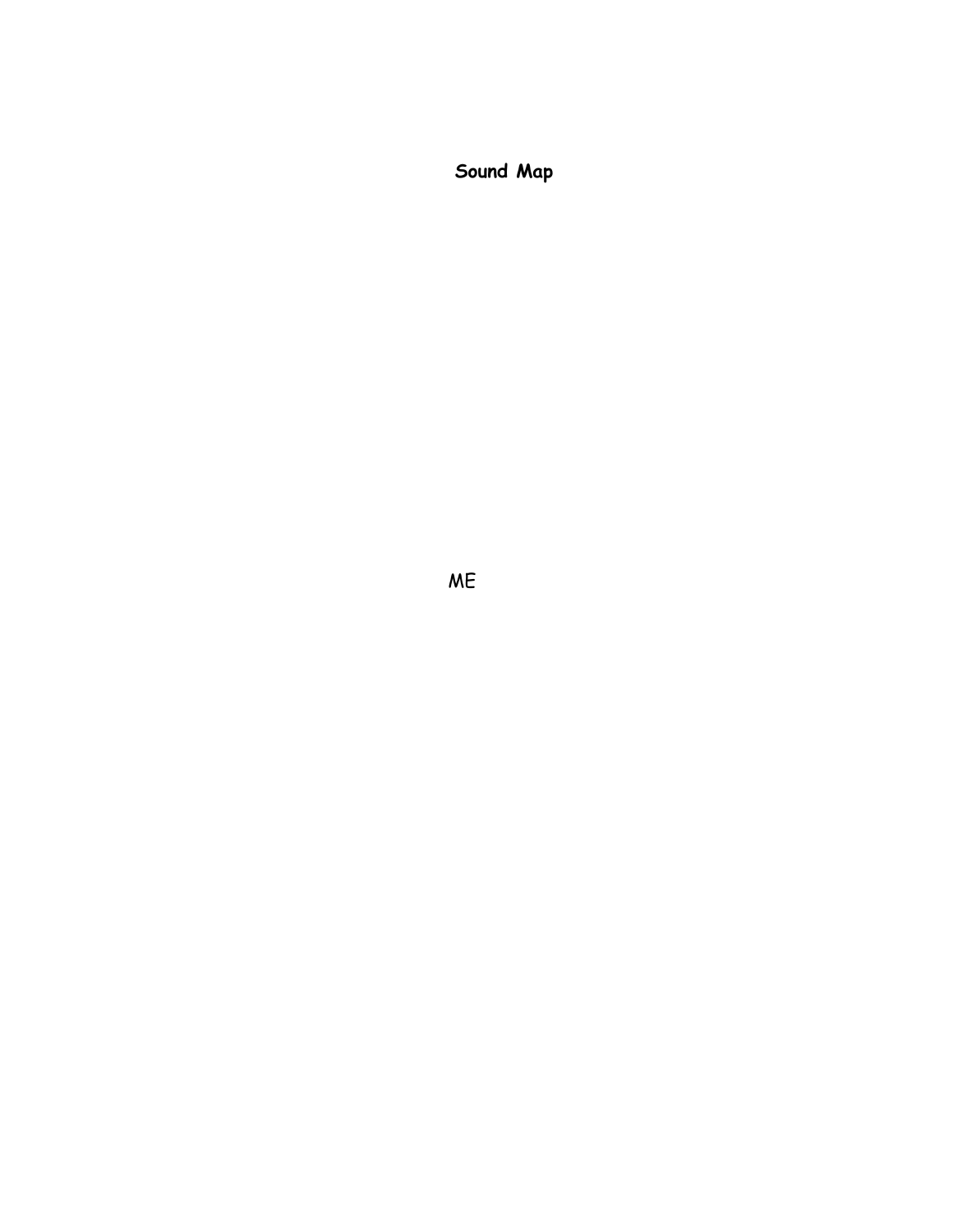# **Reading the Landscape**

Draw a picture of the landscape around you. In your drawing include landforms older than 14,000 years!

Title of Picture \_\_\_\_\_\_\_\_\_\_\_\_\_\_\_\_\_\_\_\_\_\_\_\_\_\_\_\_\_\_\_\_\_\_\_\_\_\_\_\_